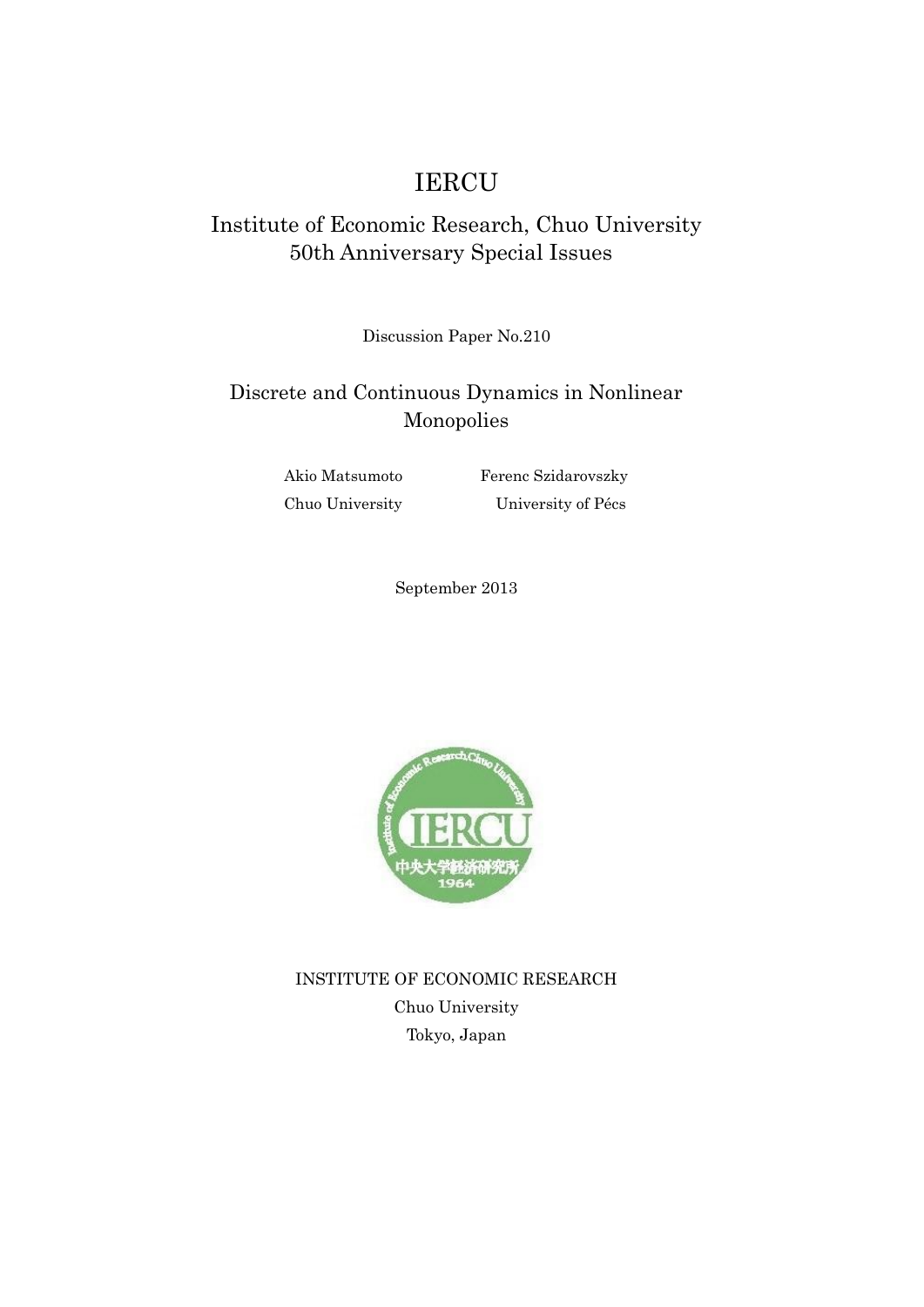# Discrete and Continuous Dynamics in Nonlinear Monopolies\*

Akio Matsumoto<sup>†</sup> Chuo University

Ferenc Szidarovszky<sup>‡</sup> University of Pécs

#### Abstract

Dynamic monopolies are investigated with discrete and continuous time scales by assuming general forms of the price and cost functions. The existence of the unique profit maximizing output level is proved. The discrete model is then constructed with gradient adjustment. It is shown that the steady state is locally asymptotically stable if the speed of adjustment is small enough and it goes to chaos through period-doubling cascade as the speed becomes larger. The non-negativity condition that prevents time trajectories from being negative is derived. The discrete model is converted into the continuous model augmented with time delay and inertia. It is then demonstrated that stability can be switched to instability and complex dynamics emerges as the length of the delay increases and that instability can be switched to stability as the inertia coefficient becomes larger. Therefore the delay has the destabilizing effect while the inertia has the stabilizing effect.

Keywords: Time delay, Inertia, Gradient dynamics, Continuous and discrete dynamics, Bounded rationality, Monopoly

The authors highly appreciate the Önancial supports from the MEXT-Supported Program for the Strategic Research Foundation at Private Universities 2013-2017, the Japan Society for the Promotion of Science (Grant-in-Aid for Scientific Research (C) 24530201 and 25380238) and Chuo University (Grant for Special Research). The usual disclaimers apply.

<sup>&</sup>lt;sup>†</sup>Professor, Department of Economics, Chuo University, 742-1, Higashi-Nakano, Hachioji, Tokyo, 192-0393, Japan. akiom@tamacc.chuo-u.ac.jp

<sup>&</sup>lt;sup>‡</sup>Professor, Department of Applied Mathematics, University of Pécs, Ifúság, u. 6, H-7624, PÈcs, Hungary. szidarka@gmail.com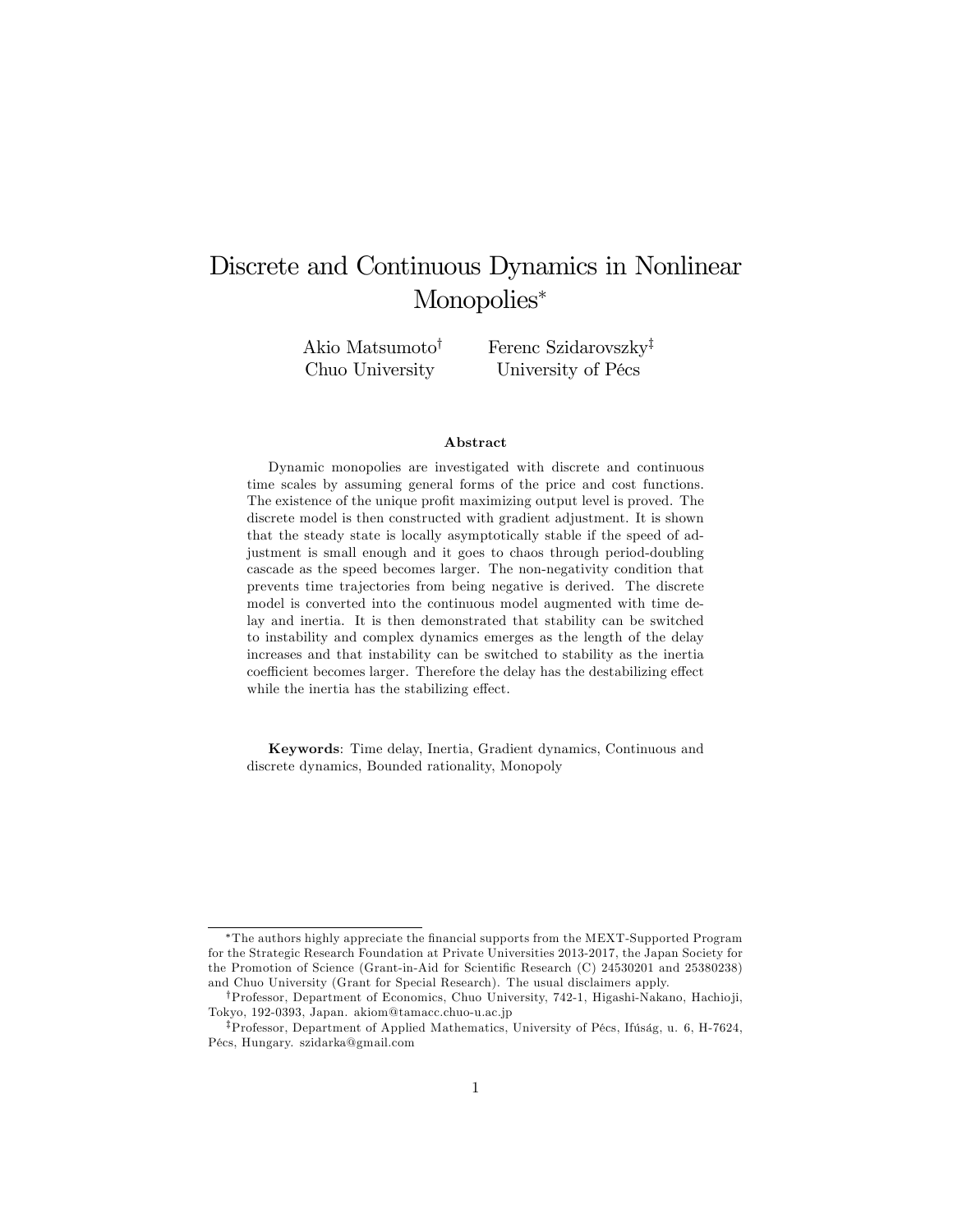### 1 Introduction

The literature on monopolies and oligopolies plays a central role in mathematical economics. The existence and uniqueness of the equilibrium were the research issues in early stage and then dynamic extensions become the main topic of researchers. Linear models were first examined, where local asymptotical stability implies global stability. Each model is based on a particular output adjustment scheme. In applying best response dynamics, global information is needed about the profit function while in the case of gradient adjustments only local information is needed to assess the marginal profit. The early results on static and dynamic oligopolies are summarized in Okuguchi (1976) and their multiproduct generalization are discussed in Okuguchi and Szidarovszky (1999). During the last two decades an increasing attention has been given to nonlinear dynamics. Bischi et al. (2010) gives a comprehensive summary of the newer development. As a tractable case many authors have examined dynamic monopolies. Baumol and Quandt (1964) have investigated cost-free monopolies, the dynamic extensions of which were examined in both discrete and continuous time scales. Their adjustment scheme resulted in convergent processes. Puu (1995) assumed cubic price and linear cost functions and considered only discrete time scales. Naimzada and Ricchiuti (2008) assumed cubic price and linear cost functions, and their model was generalized by Askar (2013) with a general from of the price function keeping the linearity of the cost function. It is shown in these studies that chaotic dynamics arises via period doubling bifurcation.

In this paper, we reconsider monopoly dynamics in three different points of view. First, we generalize the model of Askar (2013) by introducing more general types of the cost function and study local and global stability with the nonnegativity condition that prevents time-trajectories from being negative. The discrete-time model is converted into the continuous-time model by introducing a time delay and an inertia in the direction of output change. Second, after examining the stability with continuous time scale, we reveal that the discrete model is less stable than the continuous model. Lastly, we numerically and analytically show that the continuous model gives rise to complex dynamics involving chaos due to delay and inertia.

The paper is organized as follows. In Section 2, the discrete-time model is presented, conditions are derived for local asymptotic stability. In Section 3, the continuous-time model is constructed from the discrete-time model. Stability with respect to time delay and inertia is considered. In the final section, concluding remarks are given.

## 2 Discrete Time Model

In this section we construct a discrete time dynamic model of a monopoly, after determining the profit maximizing output. Consider a monopoly, where q is its output,  $p(q) = a - bq^{\alpha}$  the price function  $(a, b > 0, \alpha \ge 1)$  and  $C(q) = cq^{\beta}$   $(c > 0, \beta \ge 2)$  its cost function. The profit of the monopoly is given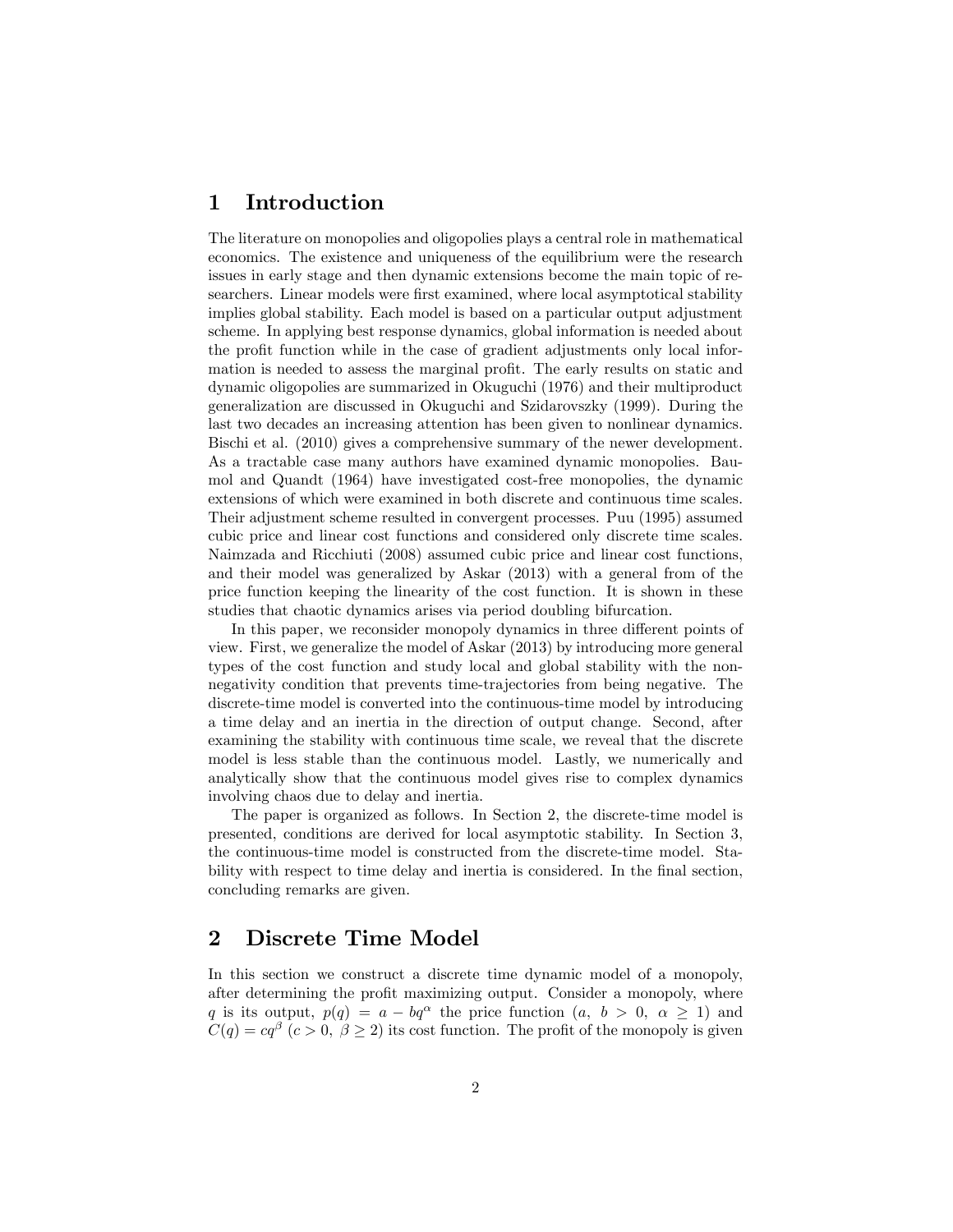$$
\pi(q) = (a - bq^{\alpha})q - cq^{\beta}.
$$

By differentiation

$$
\pi'(q) = a - b(\alpha + 1)q^{\alpha} - c\beta q^{\beta - 1} \tag{1}
$$

and

as

$$
\pi''(q) = -b\alpha(\alpha + 1)q^{\alpha - 1} - c\beta(\beta - 1)q^{\beta - 2} < 0.
$$

So  $\pi(q)$  is strictly concave in q, and since  $\pi'(0) = a > 0$  and  $\lim_{q \to \infty} \pi'(q) = -\infty$ , there is a unique positive profit maximizing output,  $\bar{q}$ , which is the solution of the first-order condition

$$
b(\alpha + 1)q^{\alpha} + c\beta q^{\beta - 1} = a.
$$
 (2)

The left hand side is strictly increasing, its value is 0 at  $q = 0$  and converges to infinity as  $q \to \infty$ , therefore the unique positive solution can be obtained by simple computer methods (see, for example, Szidarovszky and Yakowitz 1978). In the numerical considerations to be done below, we always use the following specification of the parameters,

$$
a = 4
$$
,  $b = 3/5$  and  $c = 1/2$ 

which are also used by Naimzada and Ricchiuti (2008) and Askar (2013). Equation (2) is depicted by the roughly-meshed surface shown in Figure 1 where the black dots on the surface represent the values of  $\bar{q}$  for integer values of  $\alpha$  and  $\beta$ in interval  $[2, 8]$ . It can be seen that the profit maximizing output is decreasing in  $\alpha$  and  $\beta$ .



Figure 1. Determination of the optimal q

3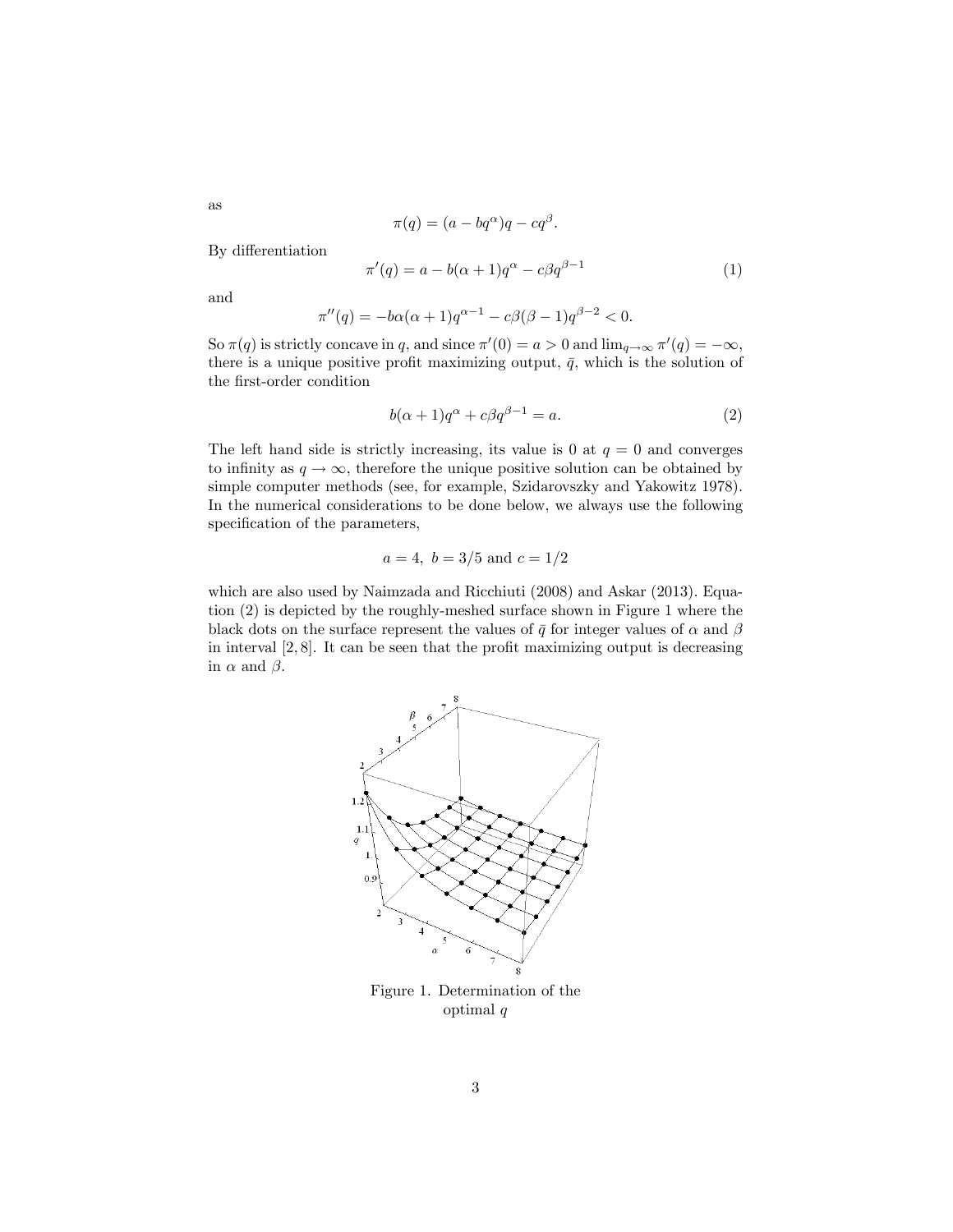In applying gradient dynamics it is assumed that the monopoly adjusts its output level in proportion to the marginal profit,

$$
q(t+1) - q(t) = k\pi'(q(t))
$$

where  $k > 0$  is the speed of adjustment. Substituting equation (1) results in the following adjustment equation of output:

$$
q(t+1) = q(t) + k \left( a - b(\alpha + 1)q(t)^{\alpha} - c\beta q(t)^{\beta - 1} \right).
$$
 (3)

If  $\alpha = 1$  and  $\beta = 2$ , then this equation is linear with uninteresting global dynamics. So will assume that either  $\alpha > 1$  or  $\beta > 2$  or both occur. So under this assumption, equation  $(3)$  is a nonlinear difference equation, the local asymptotic stability of which can be examined by linearization. Equations (2) and  $(3)$  imply that the steady state of this system is the profit maximizing output  $\bar{q}$ . Linearization of the right hand side around  $\bar{q}$  results in the linear equation

$$
q_{\delta}(t+1) = \left[1 - k\left(b\alpha(\alpha+1)\bar{q}^{\alpha-1} + c\beta(\beta-1)\bar{q}^{\beta-2}\right)\right]q_{\delta}(t)
$$

with  $q_\delta(t) = q(t) - \bar{q}$ . Let

$$
A = b\alpha(\alpha + 1)\overline{q}^{\alpha - 1} \text{ and } B = c\beta(\beta - 1)\overline{q}^{\beta - 2},
$$

then we have

$$
q_{\delta}(t+1) = (1 - k(A + B)) q_{\delta}(t).
$$

The steady state of (3) is locally asymptotically stable if

$$
|1 - k(A + B)| < 1
$$

and locally unstable if

$$
|1 - k(A + B)| > 1.
$$

Thus we have the following result on local stability:

**Theorem 1** The steady state of system  $(3)$  is locally asymptotically stable if  $k < k^S$  and locally unstable if  $k > k^S$  where

$$
k^S = \frac{2}{A+B}.
$$

If we write difference equation  $(3)$  in function iteration form, then it becomes

$$
q(t+1) = \varphi(q(t))
$$

where

$$
\varphi(q) = q + k \left( a - b(\alpha + 1)q^{\alpha} - c\beta q^{\beta - 1} \right)
$$

 $\sim$   $\sim$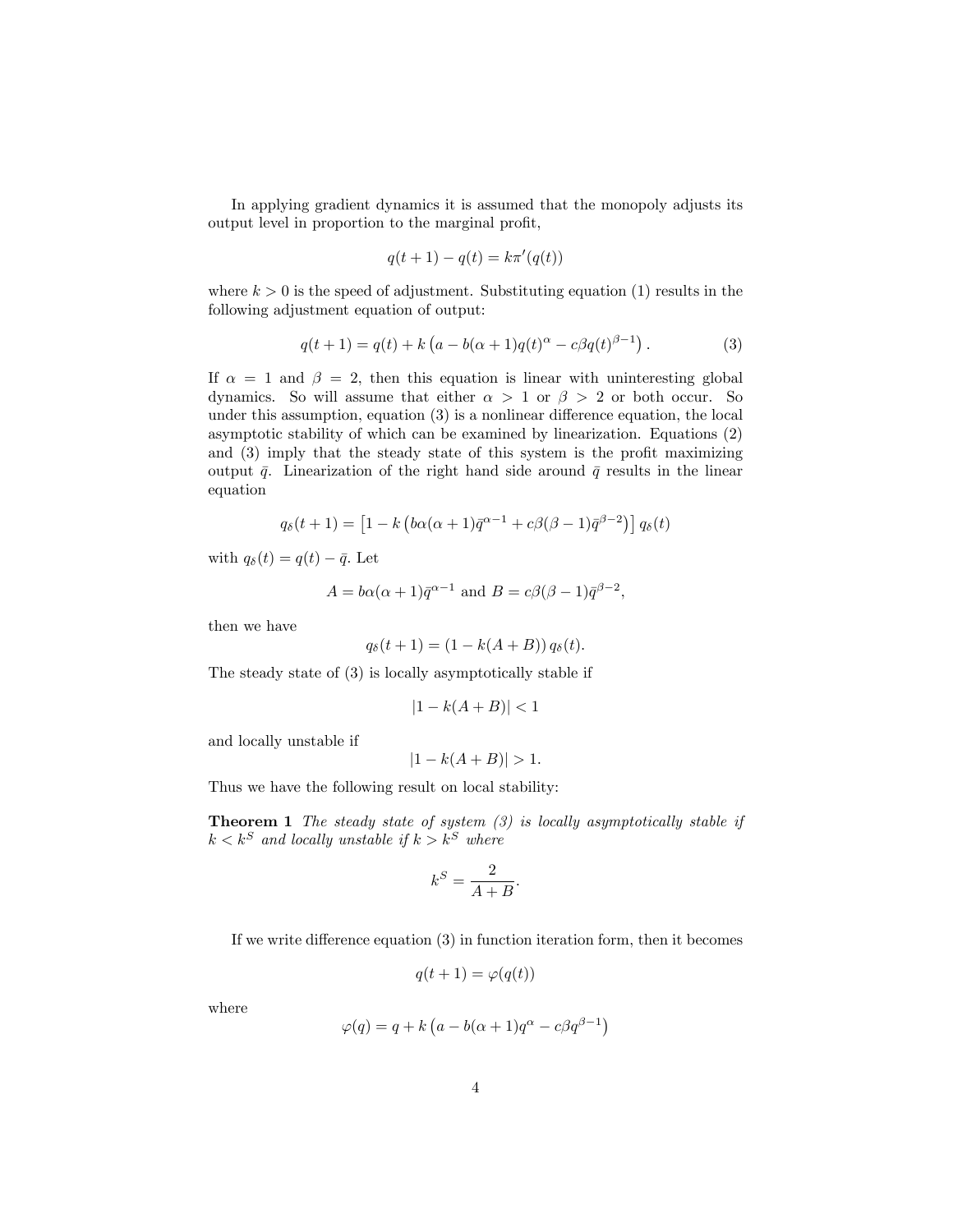with

$$
\varphi'(0) = \begin{cases}\n1 & \text{if } \alpha > 1 \text{ and } \beta > 2, \\
1 - kc\beta(\beta - 1) & \text{if } \alpha > 1 \text{ and } \beta = 2, \\
1 - kb(\alpha + 1)\alpha & \text{if } \alpha = 1 \text{ and } \beta > 2\n\end{cases}
$$

and

$$
\lim_{q \to \infty} \varphi'(q) = -\infty \text{ and } \varphi''(q) < 0.
$$

Since the right hand side of difference equation  $(3)$  takes a unimodal profile, the steady state could proceed to chaotic áuctuations via the period-doubling bifurcation if  $\varphi(q)$  has strong nonlinearities and its steady state is locally unstable. Naimzada and Ricchiuti (2008) numerically confirm the generation of complex dynamics under  $\alpha = 3$  and  $\beta = 1$ . Later Askar (2013) extends their analysis to the case with  $\alpha \geq 3$ . We also conduct numerical simulations on global behavior in the more general case of  $\alpha \geq 1$  and  $\beta \geq 2$ . Figure 2 is a bifurcation diagram with  $\alpha = 4$  and  $\beta = 2$  in which the steady state loses stability at  $k = k^S (\simeq 0.154)$ . It is seen that the trajectories exhibit periodic and aperiodic fluctuations and are economically feasible (i.e., non-negative) for  $k < k^N (\simeq 0.228)$ . In Appendix we consider the non-negativity condition that guarantees the non-negativity of the trajectories for all  $t \geq 0$  and determine the value of  $k^N$ . The main result obtained there is summarized as follows:

**Theorem 2** There is a positive  $k^N$  such that  $R(q_m(k^N), k^N) = q_M(k^N)$  and the non-negativity condition

$$
R(q_m(k),k) \le q_M(k)
$$

holds for  $k \leq k^N$  where, given k,  $R(q, k) = \varphi(q)$ ,  $q_m(k)$  maximizes  $\varphi(q)$  for  $q \ge 0$  and  $q_M(k)$  solves  $\varphi(q) = 0$ .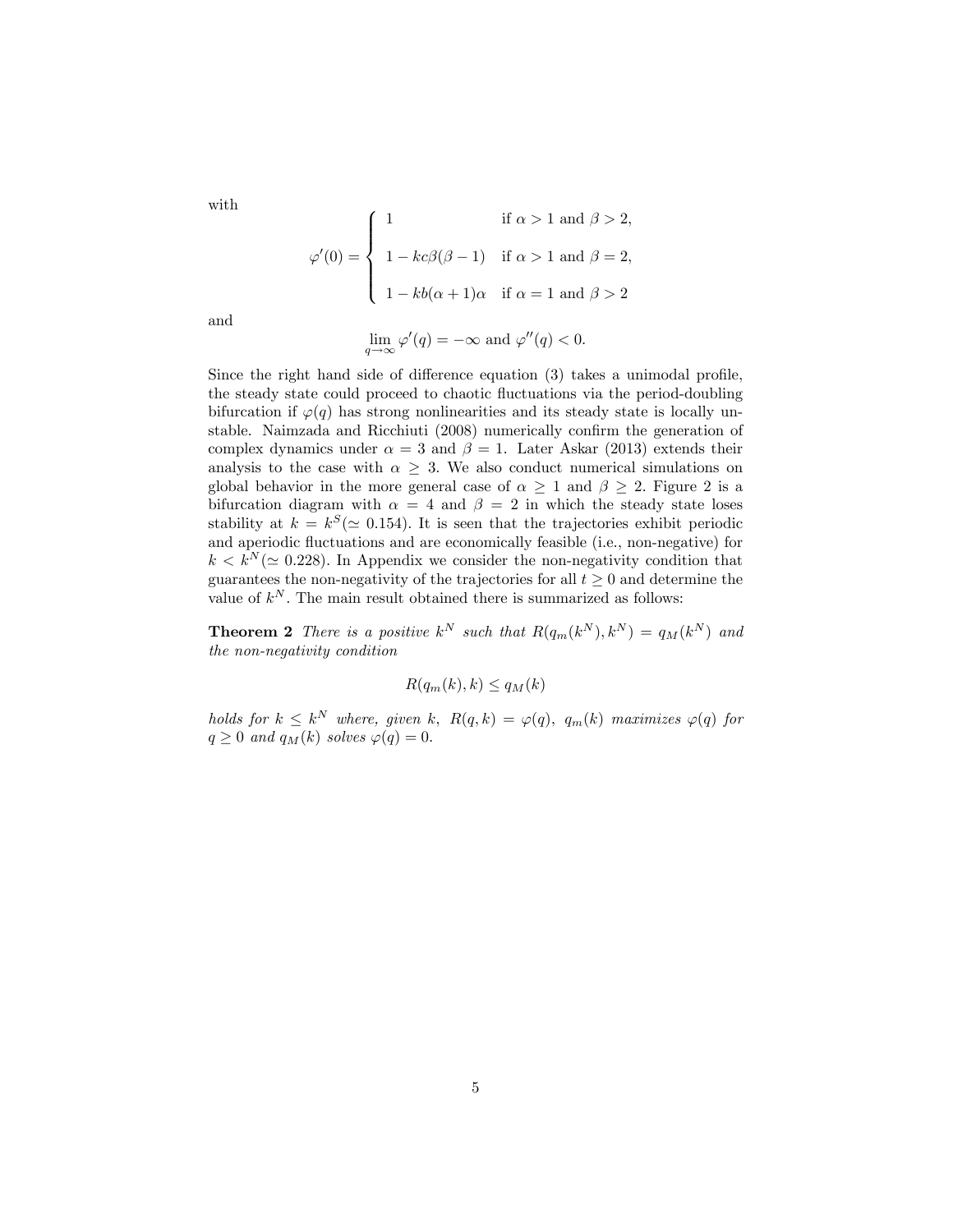

Figure 2. Bifurcation diagram of (3) with respect to k

## 3 Continuous Time Model

In this section we consider continuous-time dynamics based on the discrete-time model. Notice first that the discrete system can be rewritten as

$$
[q(t + 1) - q(t)] + q(t) = \varphi(q(t)).
$$

There are many ways to transform a discrete-time model into a continuous-time model. One of the simplest ways is to replace the difference,  $q(t+1)-q(t)$ , with the derivative  $\dot{q}(t)$ ,

$$
\dot{q}(t) = -q(t) + \varphi(q(t))
$$

or

$$
\dot{q}(t) = k\pi'(q(t)).
$$

Since  $\pi''(q) < 0$ , this continuous-time model is always locally asymptotically stable. Furthermore, its trajectory cannot be negative.<sup>1</sup> Another simple way in obtaining a corresponding continuous model is the following. We first assume delayed adjustment (i.e.,  $\varphi(q(t-\tau))$ ) and second, an inertia in the direction of output change (i.e.,  $q(t+1)-q(t) = \sigma\dot{q}(t)$ ) to get the delay differential equation

$$
\sigma \dot{q}(t) = -q(t) + \varphi(q(t-\tau))
$$

<sup>&</sup>lt;sup>1</sup>When it goes to negative from positive, the trajectory has to go through zero where  $\dot{q}(t) = ka > 0.$  So the trajectory turns back to the positive region.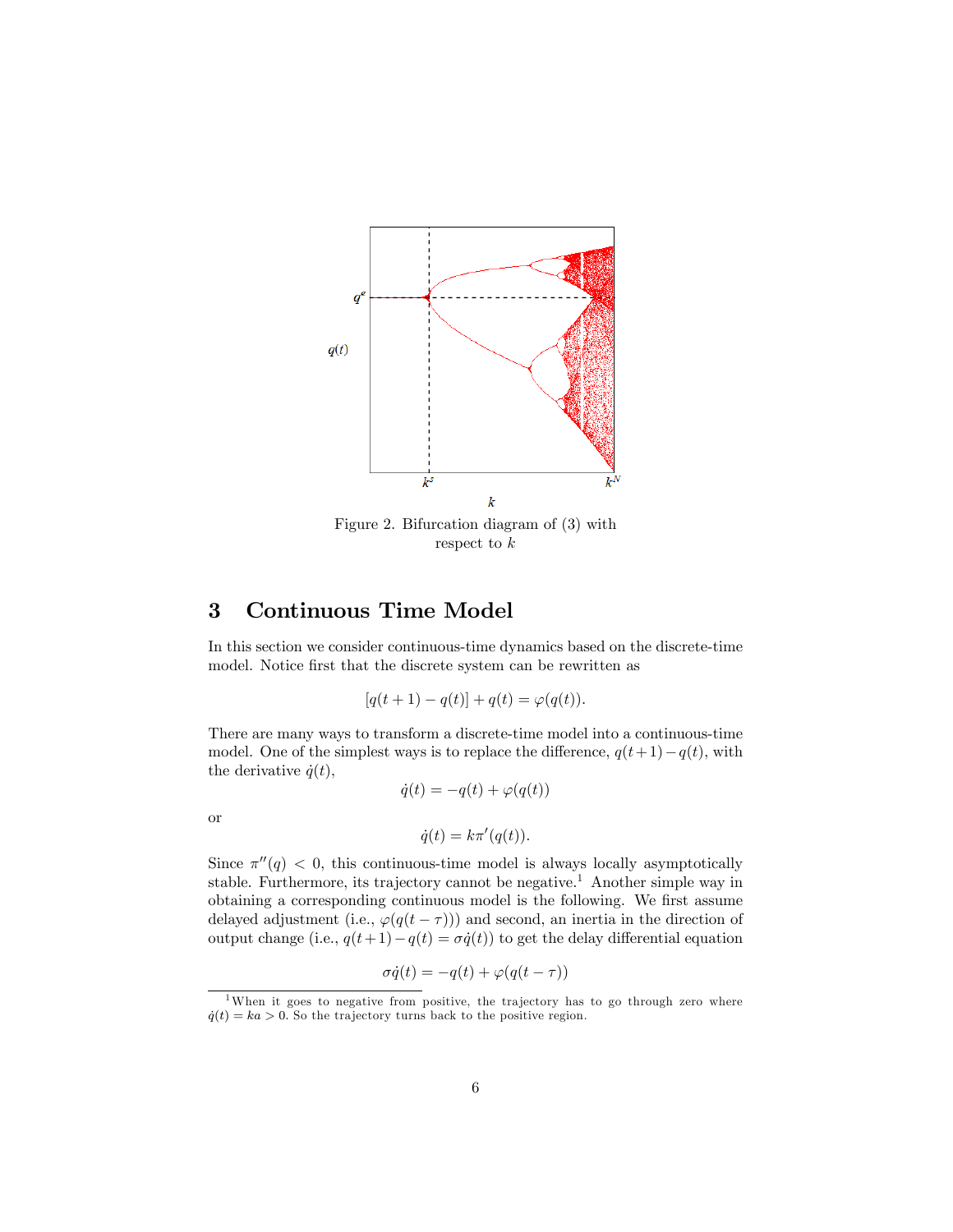$$
\sigma \dot{q}(t) = -q(t) + q(t - \tau) + k \left[ a - b(\alpha + 1)q(t - \tau)^{\alpha} - c\beta q(t - \tau)^{\beta - 1} \right] \tag{4}
$$

where  $\sigma > 0$  is a constant and  $\tau > 0$  is the delay.<sup>2</sup> It is clearly seen that the delay differential equation  $(4)$  reduces to the difference equation  $(3)$  in discrete time step  $\tau$  if  $\sigma = 0$ . This suggests that the evolution in discrete time might describe well the evolution in continuous time if  $\sigma$  is small enough. In the following, we pursue a possibility that the delay contiuous-time model gives rise to complex dynamics when its discrete version also generates complex dynamics and shed light on the condition under which this is a case.

The linearization with respect to  $q(t - \tau)$  results in the linear equation

$$
\sigma \dot{q}_{\delta}(t) = -q_{\delta}(t) + (1 - k(A+B)) q_{\delta}(t - \tau).
$$

In order to get the characteristic equation, assume that  $q(t) = e^{\lambda t}u$ , then

$$
\sigma \lambda + 1 - (1 - k(A + B)) e^{-\lambda \tau} = 0.
$$
 (5)

We first show that the roots of the characteristic equation  $(5)$  are single. On the contrary, suppose that  $\lambda$  is not single. Then  $\lambda$  is a root of its derivative

$$
\sigma + (k(A + B) - 1)e^{-\lambda \tau}(-\tau) = 0
$$

from which

$$
(k(A+B)-1)e^{-\lambda \tau} = \frac{\sigma}{\tau}.
$$

Substituting this relation into equation (5) gives

$$
\sigma\lambda+1+\frac{\sigma}{\tau}=0
$$

where the only multiple eigenvalue can be

$$
\lambda = -\frac{1}{\tau} - \frac{1}{\sigma}.
$$

Consequently all pure complex roots are single.

If  $\tau = 0$ , then

$$
\lambda = -\frac{k}{\sigma}(A+B) < 0.
$$

Hence the steady state is locally asymptotically stable if there is no delay (i.e.,  $\tau = 0$ ) regardless of the value of the speed of adjustment. If  $\sigma = 0$ , then the continuous system is reduced to the discrete system and its stability depends on the value of the speed of adjustment as confirmed in Theorem 1. Our main concern in this section is placed on two issues: one is whether a positive delay destabilizes the stable steady state and the other is whether a positive inertia

or

<sup>&</sup>lt;sup>2</sup>For this transformation, see Berezowski  $(2001)$  where the logistic map is connected with some physical process of definite inertia.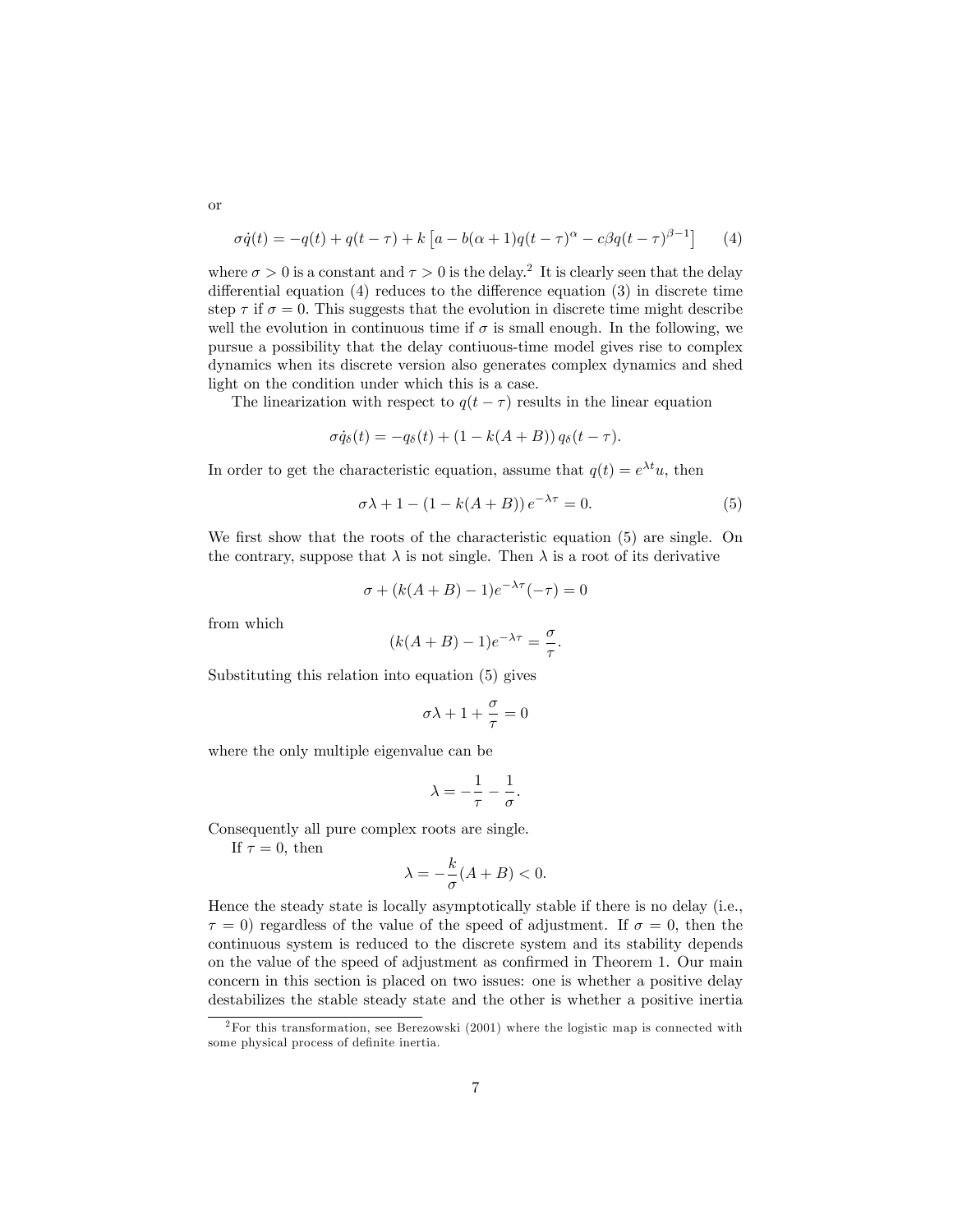stabilizes the unstable steady state. The remaining part of this section is divided into two parts, the first issue is considered in the first part and so is the second issue in the second part. Before proceeding, Figure 3 depicts a bifurcation diagram of the delay differential equation  $(4)$  with respect to k similarly to Figure 2. For each value of  $k$  the equation is simulated for 2000 times where  $\tau = 2$  and  $\sigma = 0.1$ . The data for 1900  $\lt t \lt 2000$  are plotted vertically above the value of  $k$ . There are similarities and dissimilarities between this figure and Figure 2. For relatively smaller values of  $k$ , the continuous system is stable and thus trajectories converge to the stationary state. For values greater than the threshold value of  $k_1^S$ , a limit cycle appears with period-doubling and then bifurcates to a period-8 limit cycle with two-times doubling at the second threshold value of  $k_2^S$ . For even larger values of k, dynamic behavior of output is very aperiodic. So we will look more carefully into how the delay affects this bifurcation process.



Figure 3. Bifurcation diagram of (4) with respect to k

#### 3.1 Delay Effect

In order to find stability switches in the case of  $\tau > 0$ , we assume that  $\lambda =$  $i\omega$  with  $\omega > 0$ . Substituting it into equation (5) yields

$$
\sigma i\omega + 1 - (1 - k(A + B))(\cos \omega \tau - i \sin \omega \tau) = 0.
$$

By separating the real and imaginary parts, we get two equations for the two unknowns  $\tau$  and  $\omega$ :

$$
1 - [1 - k(A + B)] \cos \omega \tau = 0,
$$
  

$$
\sigma \omega + [1 - k(A + B)] \sin \omega \tau = 0,
$$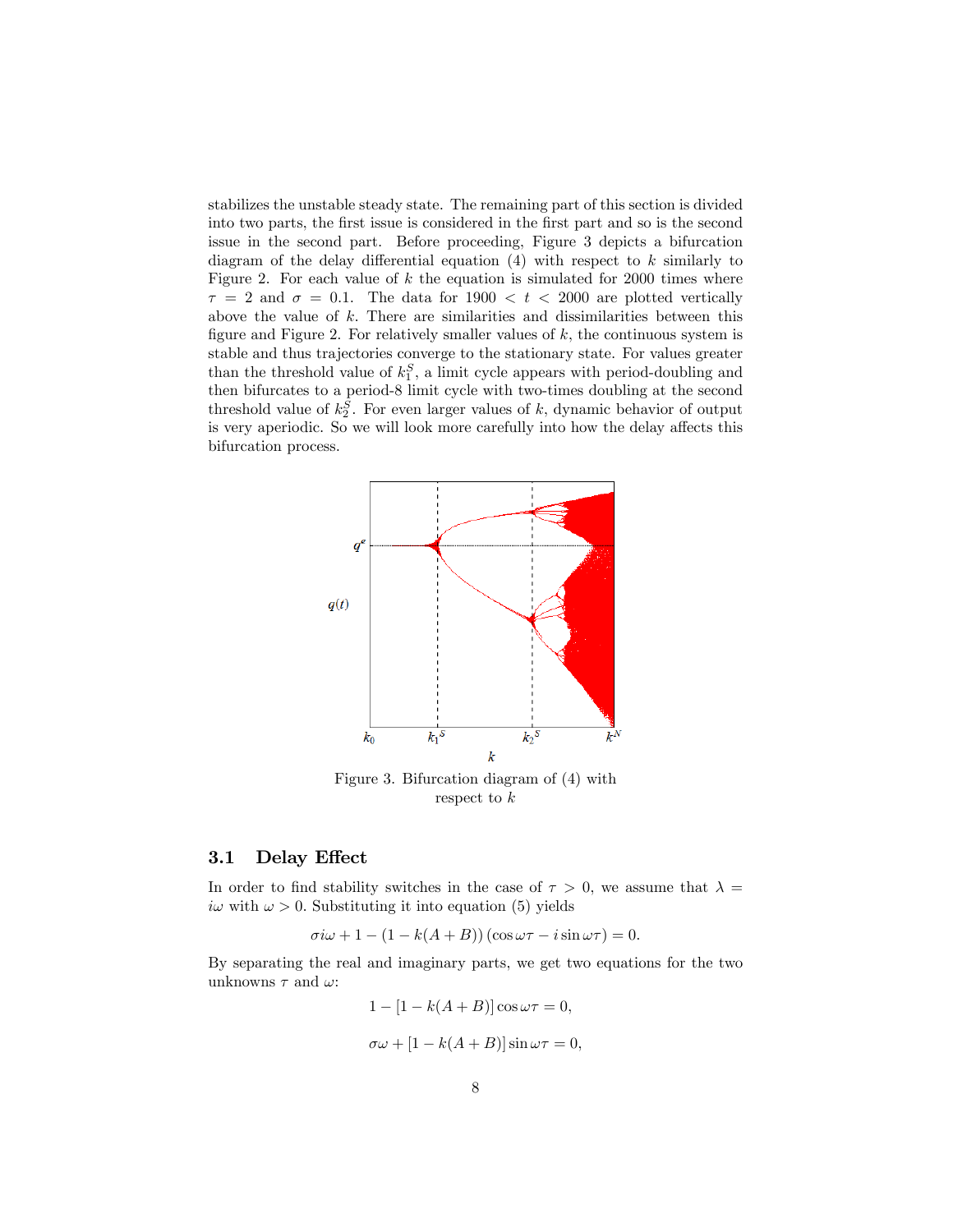which can be written as

$$
\cos \omega \tau = \frac{1}{1 - k(A + B)},
$$
  
\n
$$
\sin \omega \tau = -\frac{\sigma \omega}{1 - k(A + B)}.
$$
\n(6)

Adding the squares of the two equations and arranging the terms, we have

$$
[1 - k(A + B)]^{2} = 1 + (\sigma \omega)^{2}
$$

or

$$
\omega^2 = \frac{[1 - k(A + B)]^2 - 1}{\sigma^2}.
$$
\n(7)

If  $|1 - k(A + B)| < 1$ , then there is no positive solution of  $\omega$ , therefore there is no stability switch, that is, the steady state is locally asymptotically stable with arbitrary length of the delay. This is the case, when

$$
k < k^S = \frac{2}{A+B}.
$$

Notice that this is the stability condition in the discrete model. This follows the general understanding that a continuous-time model is more stable than a discrete-time model in the sense that the former stability region in the parameter space is larger than the latter's.

**Lemma 1** If the discrete-time model  $(3)$  is locally asymptotically stable, then so is the continuous-time model  $(4)$ .

Assume next that  $k > k^S$  or  $1 - k(A+B) < -1$ . Then from (7) the solution for  $\omega$  is

$$
\bar{\omega} = \frac{\sqrt{\left[1 - k(A+B)\right]^2 - 1}}{\sigma}.\tag{8}
$$

Since  $1 - k(A + B)$  is negative, equations (6) imply that  $\sin \omega \tau$  is positive and  $\cos \omega \tau$  is negative, so  $\pi/2 + 2n\pi \leq \bar{\omega}\tau < \pi + 2n\pi$  and

$$
\tau_n = \frac{1}{\bar{\omega}} \left( \pi - \sin^{-1} \left( \frac{\sigma \bar{\omega}}{k(A+B) - 1} \right) + 2n\pi \right) \text{ for } n = 0, 1, 2, \dots \tag{9}
$$

We will next examine the direction of the stability switches. By selecting  $\tau$ as the bifurcation parameter, we verify how the change in the length of the delay affects the real parts of the roots of the characteristic equations. Considering  $\lambda$ as the function of  $\tau$ ,  $\lambda = \lambda(\tau)$ , and implicitly differentiating the characteristic equation (6), we have

$$
\sigma \frac{d\lambda}{d\tau} - (1 - k(A + B))e^{-\lambda \tau} \left(-\frac{d\lambda}{d\tau}\tau - \lambda\right) = 0.
$$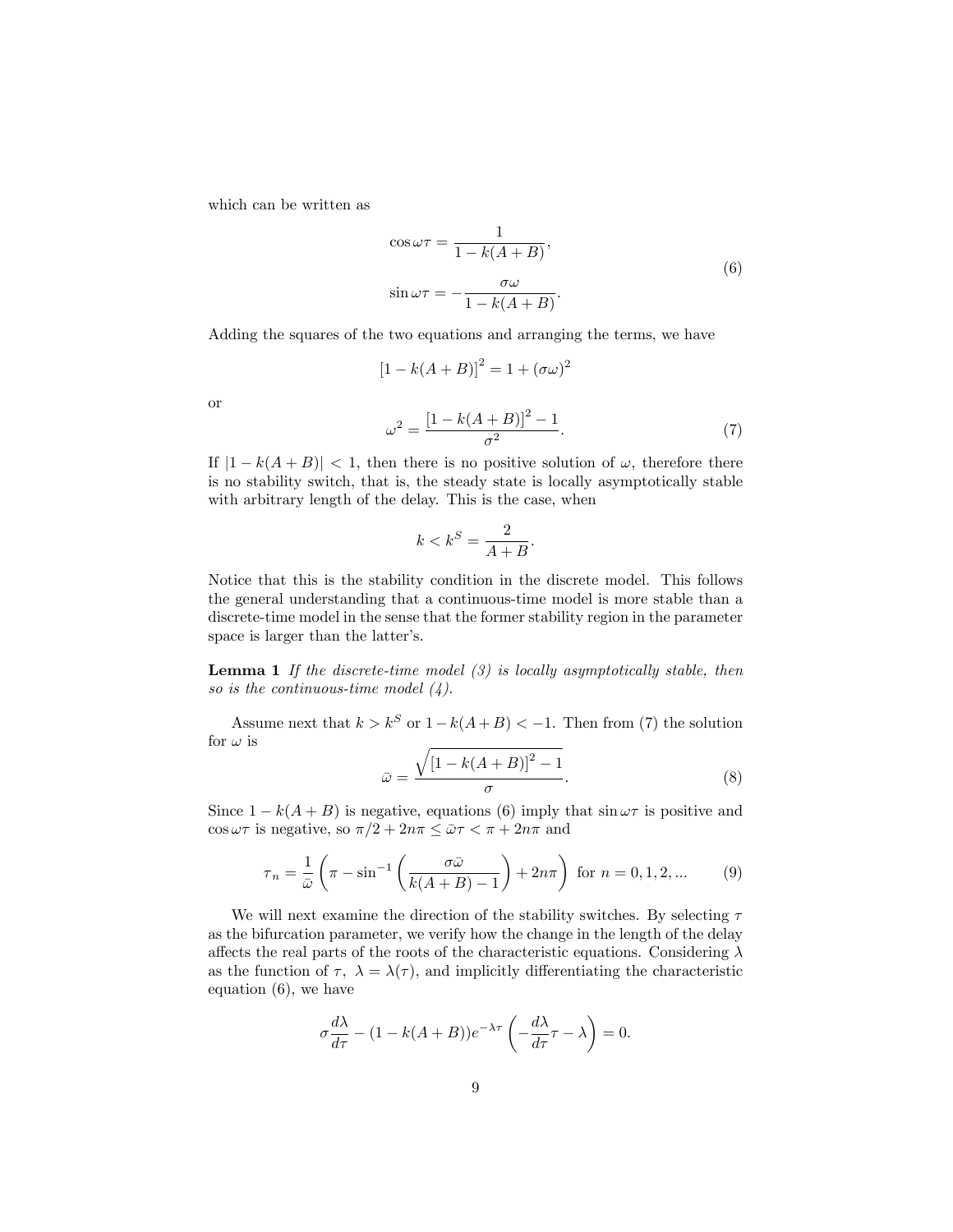For the sake of analytical convenience, we solve for  $(d\lambda/d\sigma)^{-1}$ ,

$$
\left(\frac{d\lambda}{d\tau}\right)^{-1} = -\frac{\sigma}{\lambda(\sigma\lambda+1)} - \frac{\tau}{\lambda}
$$
\n(10)

where the relation  $\sigma \lambda + 1 = (1 - k(A + B)) e^{-\lambda \tau}$  from (5) is used to obtain the form at the right hand side. Substituting  $\lambda = i\omega$  with  $\omega > 0$  into equation (10) and then taking the real part represent

$$
\operatorname{Re}\left[\left(\frac{d\lambda}{d\tau}\right)^{-1}\right] = \operatorname{Re}\left[\frac{\sigma(\sigma\omega+i)}{\omega(\sigma\omega-i)(\sigma\omega+i)}\right]
$$

$$
=\frac{\sigma^2}{(\sigma\omega)^2+1} > 0.
$$

The last inequality implies that increasing  $\tau$  induces the crossing of the imaginary axis from left to right. So stability is lost at the critical delay with  $n = 0$  in equation (9),

$$
\tau_0 = \frac{\sigma}{\sqrt{\left[k(A+B)-1\right]^2 - 1}} \left(\pi - \sin^{-1}\left(\sqrt{1 - \frac{1}{\left[k(A+B)-1\right]^2}}\right)\right). \tag{11}
$$

and stability cannot be regained later. In short, we summarize the results as follows:

**Lemma 2** In the case of  $k > k^S$ , the continuos model (4) is locally asymptotically stable if  $\tau < \tau_0$ .

Lemmas 1 and 2 together imply the following:

**Theorem 3** Given  $k > 0$ , the delay differential equation (4) is locally asymptotically stable and delay is harmless if either

$$
k < k^S
$$

or

$$
k > k^S \text{ and } \tau < \tau_0.
$$

We now numerically examine global dynamics when the stability of the steady state is lost. Figure  $4(A)$  depicts the downward-sloping partition curve described by equation (11) with  $\alpha = 3$  and  $\beta = 1$ .<sup>3</sup> The curve divides the  $(k, \tau)$  plane into two regions. The steady state is locally unstable in the region above the curve and locally asymptotically stable in the yellow region below the curve. This stable region is further divided into two by the vertical dotted line

<sup>&</sup>lt;sup>3</sup>Needless to say, specified values of  $\alpha$  and  $\beta$  do not affect the qualitative aspects of the results to be obtained below.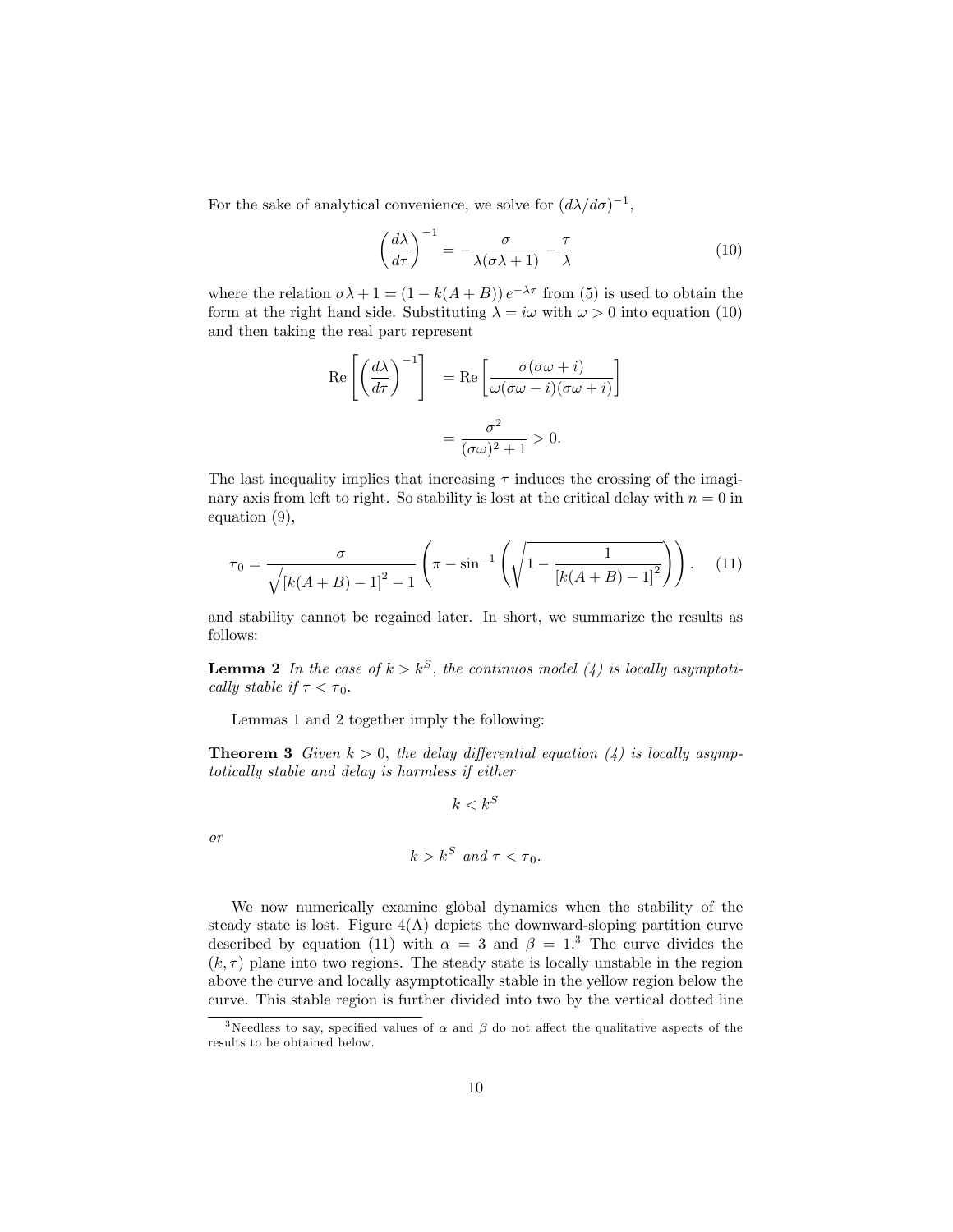at  $k = k<sup>S</sup>$ . In the region left to the line,  $k < k<sup>S</sup>$  holds and thus the steady state is locally stable regardless of the length of delay. Such a delay is often called harmless. In the region right where  $k > k^S$ , we select the value  $k_0$  (= 0.29) and depict the vertical dotted-real line at  $k = k_0$  crossing the partition curve at  $\tau = \tau_0$ . Lemma 2 implies that the steady state is locally asymptotically stable for  $\tau < \tau_0$ . On the partition curve, the real part of one eigenvalue is zero and its derivative with respect to  $\tau$  is positive. If  $\tau$  becomes larger than  $\tau_0$  by crossing the dotted vertical line at  $\tau_0$  from left to right, then one pair of complex eigenvalues changes the sign of their real part from negative to positive. Thus increasing  $\tau > \tau_0$  destabilizes the model and the steady state bifurcates to a limit cycle as shown in Figure 4(B). At  $\tau = \tau_1$ , another pair of eigenvalues does the same. In consequence, a new limit cycle emerges from the existing limit cycle with doubling the period of the cycle.<sup>4</sup> So period-doubling bifurcation occurs. In addition to this, carefully observing Figure 4(B) indicates the emergence of another new limit cycle for  $\tau_1 < \tau < \tau_2$ <sup>5</sup>. Thus the period of the limit cycle is more than double. At the next critical value,  $\tau = \tau_2$ , a new pair of eigenvalues changes real part from negative to positive again and the existing cycle bifurcates to a new limit cycle with doubling period and another new limit cycles are born. In this way the bifurcation proceeds. If  $\tau_{k-1} < \tau < \tau_k$ , then exactly k pairs have positive real parts and if  $\tau \to \infty$ , then  $k \to \infty$ , so by increasing the values of  $\tau$ , the dynamics of the system becomes more and more complex generating complex dynamics involving chaos. This is well illustrated in the bifurcation diagram in Figure  $4(B)$  in which we call such bifurcation *quasi* period-doubling because the period is increased to more than double. Global behavior with respect to  $\tau$  is summarized as follows:

**Proposition 1** Given k, the steady state loses stability at  $\tau = \tau_0$  and bifurcates to chaos via the quasi period-doubling cascade as  $\tau$  increases.

<sup>&</sup>lt;sup>4</sup>The values of  $\tau_i$  for  $i = 1, 2, ..., 5$  are determined by a rule of thumb.

 $5$ The same phenomeon is often observed in a delay differential equation. However, it is not clear yet why the new cycles arise suddenly.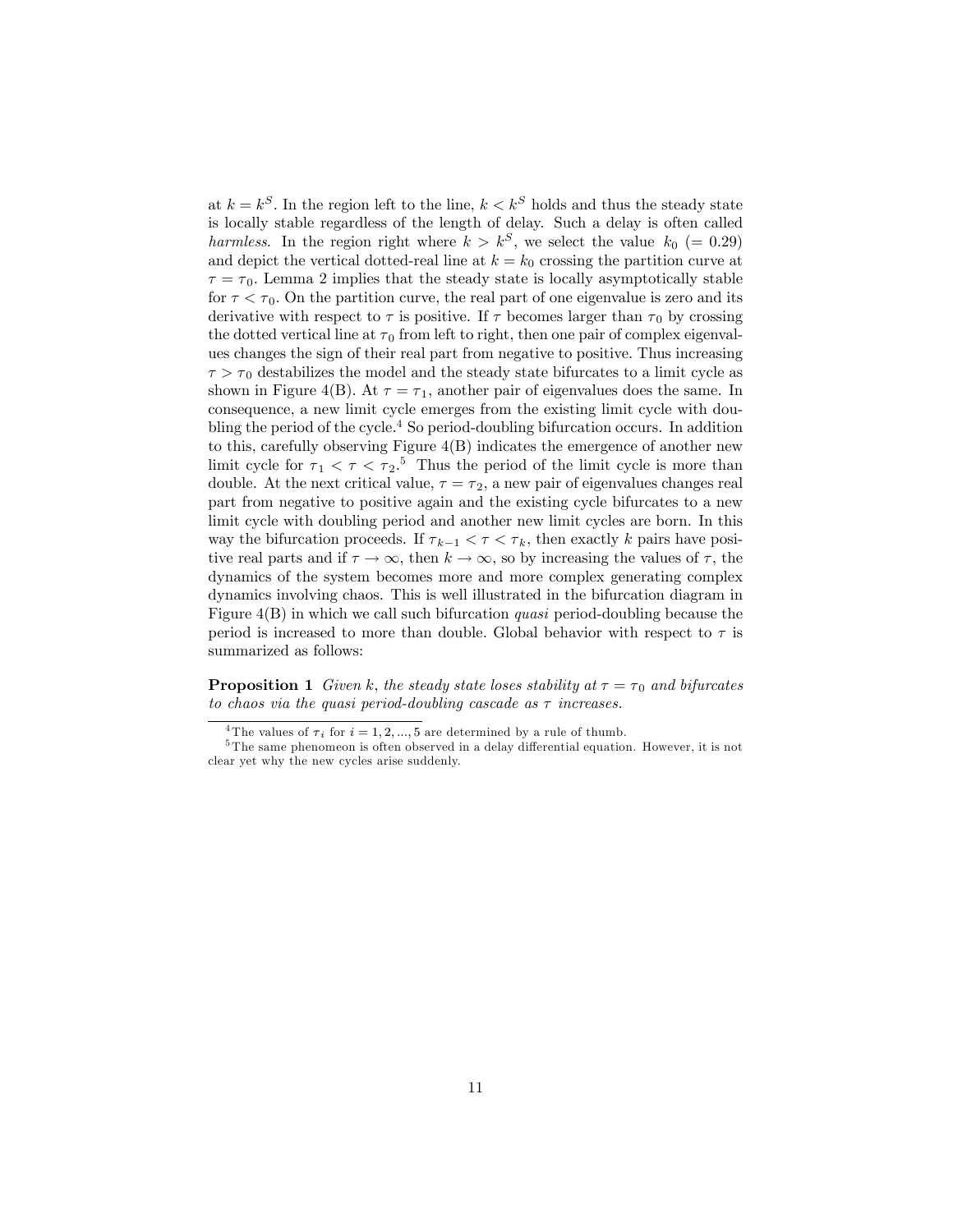

Figure 4. Delay effect

### 3.2 Inertia Effect

In the same way as in the previous section, we can detect the effect caused by a change in  $\sigma$  on dynamics. We first deal with the benchmark case of  $\sigma = 0$ . The characteristic equation is

$$
1 + (k(A + B) - 1) e^{-\lambda \tau} = 0.
$$

If  $\lambda = \alpha + i\beta$  with  $\beta > 0$ , then it is written as

$$
1 + (k(A + B) - 1) e^{-\alpha \tau} (\cos \beta \tau - i \sin \beta \tau) = 0.
$$

Notice that stability depends on the sign of  $\alpha$ . Separating real and imaginary parts yields two equations

$$
1 + (k(A + B) - 1) e^{-\alpha \tau} \cos \beta \tau = 0 \tag{12}
$$

and

$$
(k(A+B)-1) e^{-\alpha \tau} \sin \beta \tau = 0.
$$
 (13)

 $\sin \beta \tau = 0$  is definitely determined from (13). On the other hand, the sign of  $\cos \beta \tau$  in (12) is not determined unless the sign of  $k(A + B) - 1$  is specified,

if 
$$
k(A + B) - 1 < 0
$$
, then  $\cos \beta \tau > 0$  implying  $\cos \beta \tau = 1$ 

and

if 
$$
k(A + B) - 1 > 0
$$
, then  $\cos \beta \tau < 0$  implying  $\cos \beta \tau = -1$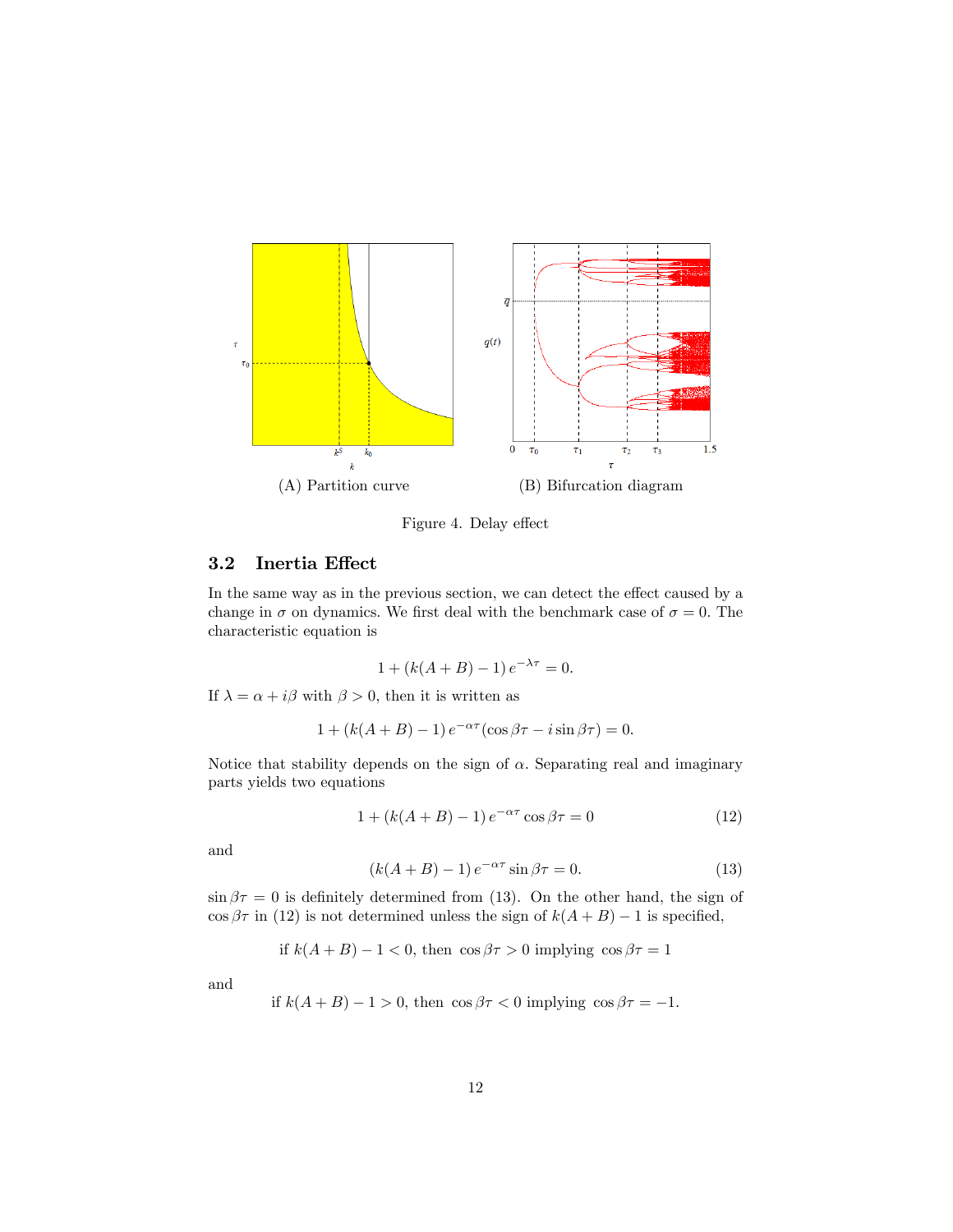So from (12),

$$
1 + (k(A + B) - 1) e^{-\alpha \tau} (1) = 0 \quad \text{if } k(A + B) - 1 < 0,
$$
  

$$
1 + (k(A + B) - 1) e^{-\alpha \tau} (-1) = 0 \quad \text{if } k(A + B) - 1 > 0.
$$

Then

$$
e^{-\alpha \tau} = \pm \frac{1}{k(A+B)-1}
$$
 according to sign $[k(A+B)-1] = \pm$ 

Since double-sign is in the same order,  $\alpha > 0$  if and only if either

$$
(i) k(A + B) - 1 < 0 \text{ and } k(A + B) - 1 < -1
$$

or

(*ii*) 
$$
k(A + B) - 1 > 0
$$
 and  $k(A + B) - 1 > 1$ .

Condition (i) cannot occur as  $A > 0$  and  $B > 0$ . It is therefore shown that the real part  $\alpha$  is negative if  $k < k^S$  and positive if  $k > k^S$ . Hence, the stability condition in the continuous model with  $\sigma = 0$  is the same as the one in the discrete model:

**Theorem 4** The dynamic equation (4) with  $\sigma = 0$  is locally asymptotically stable if  $k < k^S$  and locally unstable if  $k.k^S$ .

Now we proceed to the case of  $\sigma > 0$ . If  $\tau$  is given, then the critical values of  $\sigma$  can be obtained from equations (8) and (9),

$$
\sigma_n = \frac{\tau \sqrt{\left[k(A+B)-1\right]^2 - 1}}{(2n+1)\pi - \sin^{-1}\left(\sqrt{1 - \frac{1}{\left[k(A+B)-1\right]^2}}\right)}.
$$
(14)

They are the partition curves in the  $(\sigma, \tau)$  space. Largest  $\sigma_n$  occurs at  $n = 0$ .  $\sigma_n$  decreases in n and converges to zero as  $n \to \infty$ . To verify whether stability switch takes place on the partition curve, we suppose that  $\lambda = \lambda(\sigma)$ . Implicitly differentiating the characteristic equation yields

$$
\sigma \frac{d\lambda}{d\sigma} + \lambda - (1 - k(A + B))e^{-\lambda \tau} \left(-\frac{d\lambda}{d\sigma} \tau\right) = 0
$$

implying that

$$
\left(\frac{d\lambda}{d\sigma}\right)^{-1} = -\frac{\tau(\sigma\lambda+1)}{\lambda} - \frac{\sigma}{\lambda}.
$$

If  $\lambda = i\omega$  with  $\omega > 0$ , then the real part is

$$
\operatorname{Re}\left[\left(\frac{d\lambda}{d\sigma}\right)^{-1}\right] = \operatorname{Re}\left[-\frac{\tau(\sigma\omega^2 - i\omega)}{\omega^2}\right]
$$

$$
= -\sigma\tau < 0.
$$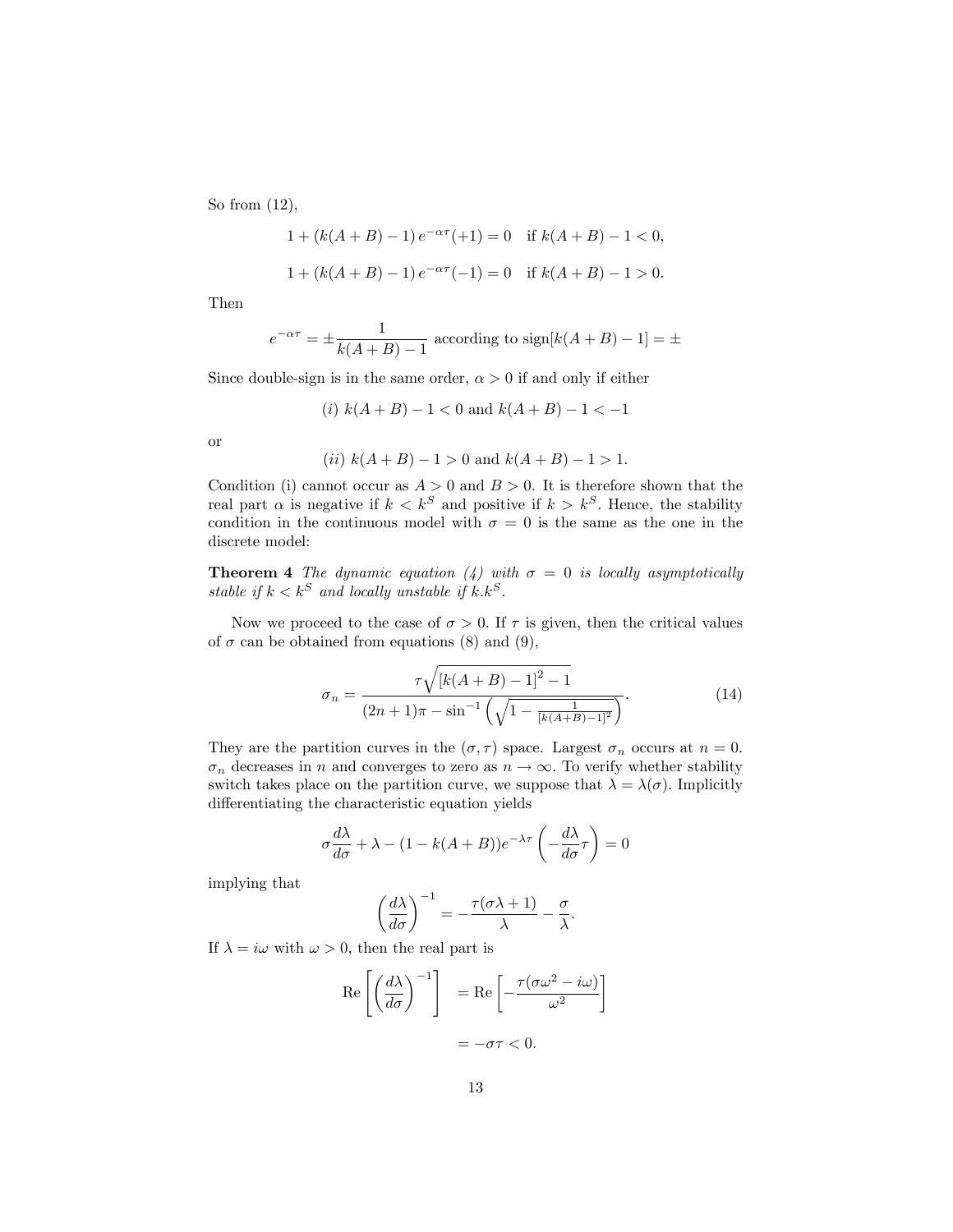That is, when the value of  $\sigma$  crosses a critical value from left to right, then one pair of complex eigenvalues changes sign of real part from positive to negative. Let  $\tau_0(\sigma)$  and  $\sigma_0(\tau)$  denote the right hand sides of equations (9) and (14) with  $n = 0$ . Both functions are strictly increasing. Assume that the value of  $\tau$  is fixed and assume that  $\sigma > \sigma_0 = \sigma_0(\tau)$ . Then  $\tau = \tau_0(\sigma_0) < \tau_0(\sigma)$ , so Lemma 2 implies the local asymptotic stability of the continuous model with parameters  $\tau$  and  $\sigma$ . When the value of  $\sigma$  crosses  $\sigma_0$  from right to left, then one pair of eigenvalues changes real part from negative to positive. Then at  $\sigma_1$ , another pair does the same, at  $\sigma_2$  a new pair changes the sign of their real part from negative to positive, and so on. At each  $\sigma_n$  the number of eigenvalues with positive real parts increases by two when the value of  $\sigma$  crosses  $\sigma_n$  from right to left. So if  $\sigma_n < \sigma < \sigma_{n-1}$ , then exactly n pairs of eigenvalues have positive real parts, that is, at any  $\sigma > 0$  there are only finitely many such eigenvalues and as  $\sigma$  decreases, their number increases. Furthermore this number tends to  $\infty$  as  $\sigma \to 0$ . This is the reason of the "chaotic" behavior for small  $\sigma$  values as shown in the bifurcation diagrams of Figure 5(B). As  $\sigma$  increases, the number of eigenvalues with positive real parts decreases making the dynamics of the model more simple. This is also illustrated in Figure 5(B).

**Proposition 2** Given  $\tau$ , dynamics becomes simple from complex via quasiperiod halving cascade as  $\sigma$  increases to  $\sigma_0$  where stability is gained and never lost for  $\sigma > \sigma_0$ .



Figure 5. Inertia effect

In summary we have the following result:

**Theorem 5** The steady state of the continuous model  $(4)$  is locally asymptotically stable when the inertia does not affect stability if either

 $k < k^S$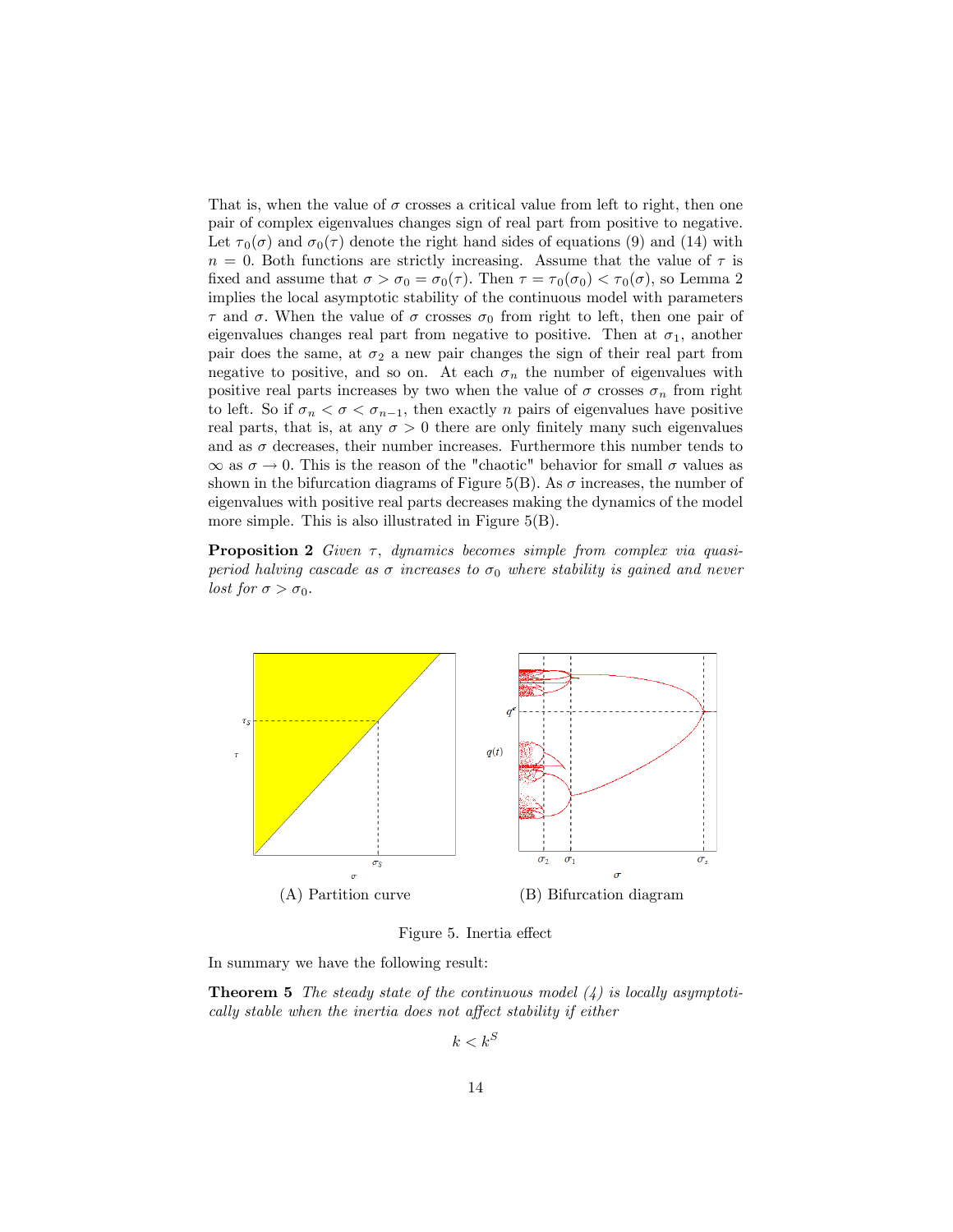$k > k^S$  and  $\sigma > \sigma_0$ .

## 4 Concluding Remarks

A discrete and corresponding continuous dynamics of a monopoly were examined with general price and cost functions. First the existence of the unique profit maximizing output was proved and then stability conditions were derived for the dynamic extensions. The discrete system is locally asymptotically stable if the speed of adjustment is sufficiently small, in which case the continuous system is also locally asymptotically stable with any length of the delay. It was shown that the continuous system may become stable even in cases when the discrete system is unstable with selecting sufficiently small length of the delay.

In examining global behavior we have seen a similarity between the dependence from the delay  $\tau$  and the inertia coefficient  $\sigma$ . The same quasi period doubling phenomenon occurs with increasing values of  $\tau$  and with decreasing values of  $\sigma$ . This interesting fact was analytically proved and illustrated with numerical studies.

or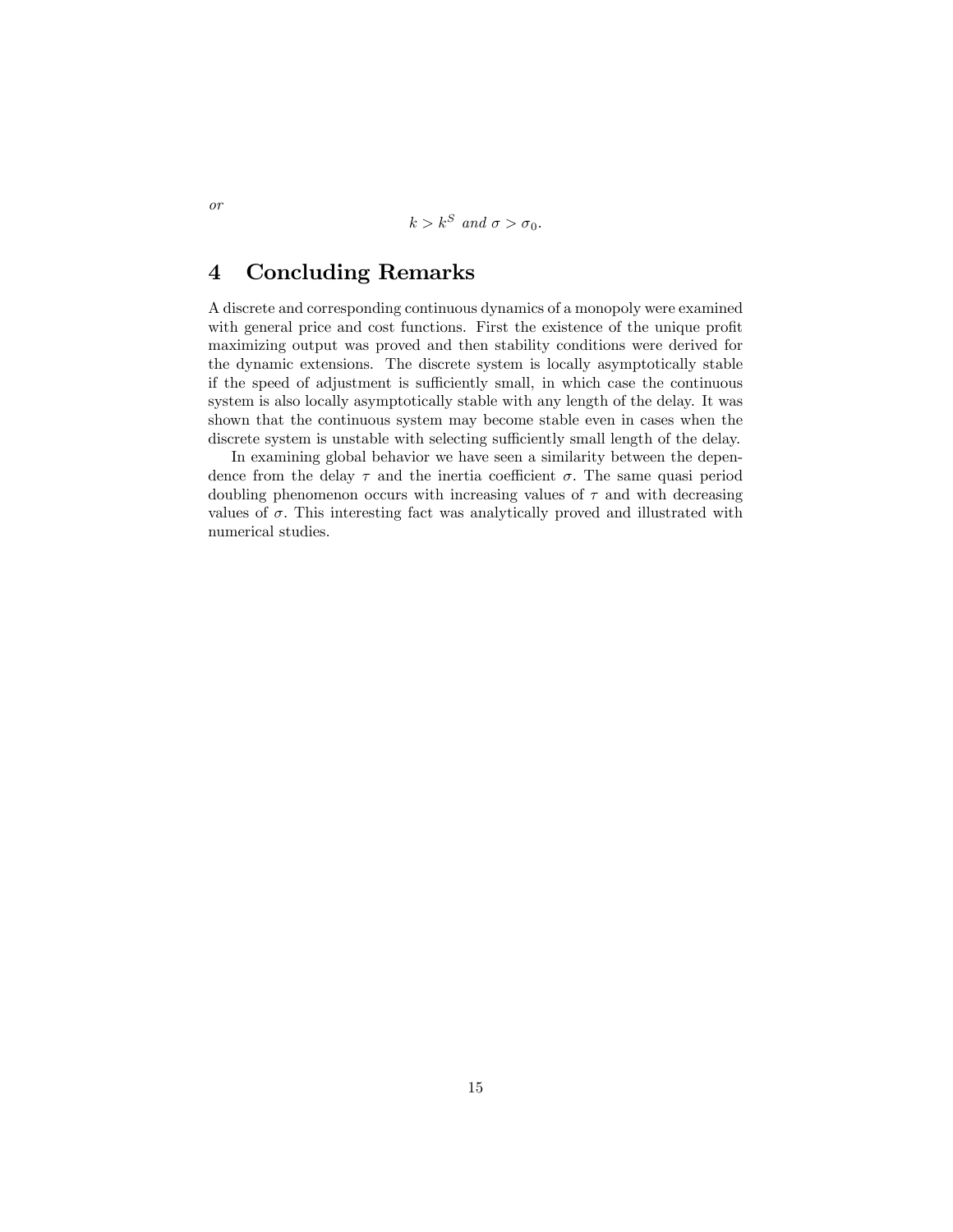### Appendix

In this Appendix, we consider the non-negativity condition for the trajectories. It is assumed that  $\alpha \geq 1$  and  $\beta \geq 2$  where  $\alpha > 1$  or  $\beta > 2$  or both. The dynamic equation is given by

$$
q(t+1) = R(q(t), k)
$$

where

$$
R(q,k) = q + k(a - b(\alpha + 1)q^{\alpha} - c\beta q^{\beta - 1})
$$
 (A-1)

with

$$
R(0,k) = ka \text{ and } \lim_{q \to \infty} R(q,k) = -\infty.
$$

Furthermore

$$
R'(q) = 1 - k(b(\alpha + 1)\alpha q^{\alpha - 1} + c\beta(\beta - 1)q^{\beta - 2}).
$$
 (A-2)

Notice that  $R(q)$  is strictly concave.

**Result 1** Given  $k > 0$ , there is a unique  $q_M(k)$  such that  $R(q_M(k)) = 0$ .

**Proof.** Equation (A-1) implies that  $q_M$  is the solution of the equation

$$
b(\alpha+1)q^{\alpha} + c\beta q^{\beta-1} = a + \frac{1}{k}q
$$
 (A-3)

where the left hand side is denoted by  $f(q)$ . At  $q = 0$ , the left hand side of equation (A-3) is  $f(0) = 0$  and is less than the right hand side. As q goes to infinity,  $f(q)$  converges to  $\infty$  faster than the right hand side. So there is at least one solution. Since  $f(q)$  is strictly convex and the right hand side is linear, the solution is unique. Furthermore  $R(q, k) > 0$  if  $q \in (0, q_M)$  and  $R(q, k) < 0$  if  $q > q_M$ .

It is verified from  $(A-3)$  that

$$
\lim_{k \to 0} q_M(k) = \infty, \ \lim_{k \to \infty} q_M(k) = \bar{q}
$$
\n(A-4)

and

$$
q'_M(k) = -\frac{q/k^2}{f'(q_M) - 1/k} > 0
$$

where the inequality is due to the fact that at  $q = q_M$ , the left hand side crosses the right hand side from below. In the same way we have the following.

**Result 2** Given k, there is a unique  $q_m(k)$  that maximizes  $R(q, k)$  for  $q \ge 0$ .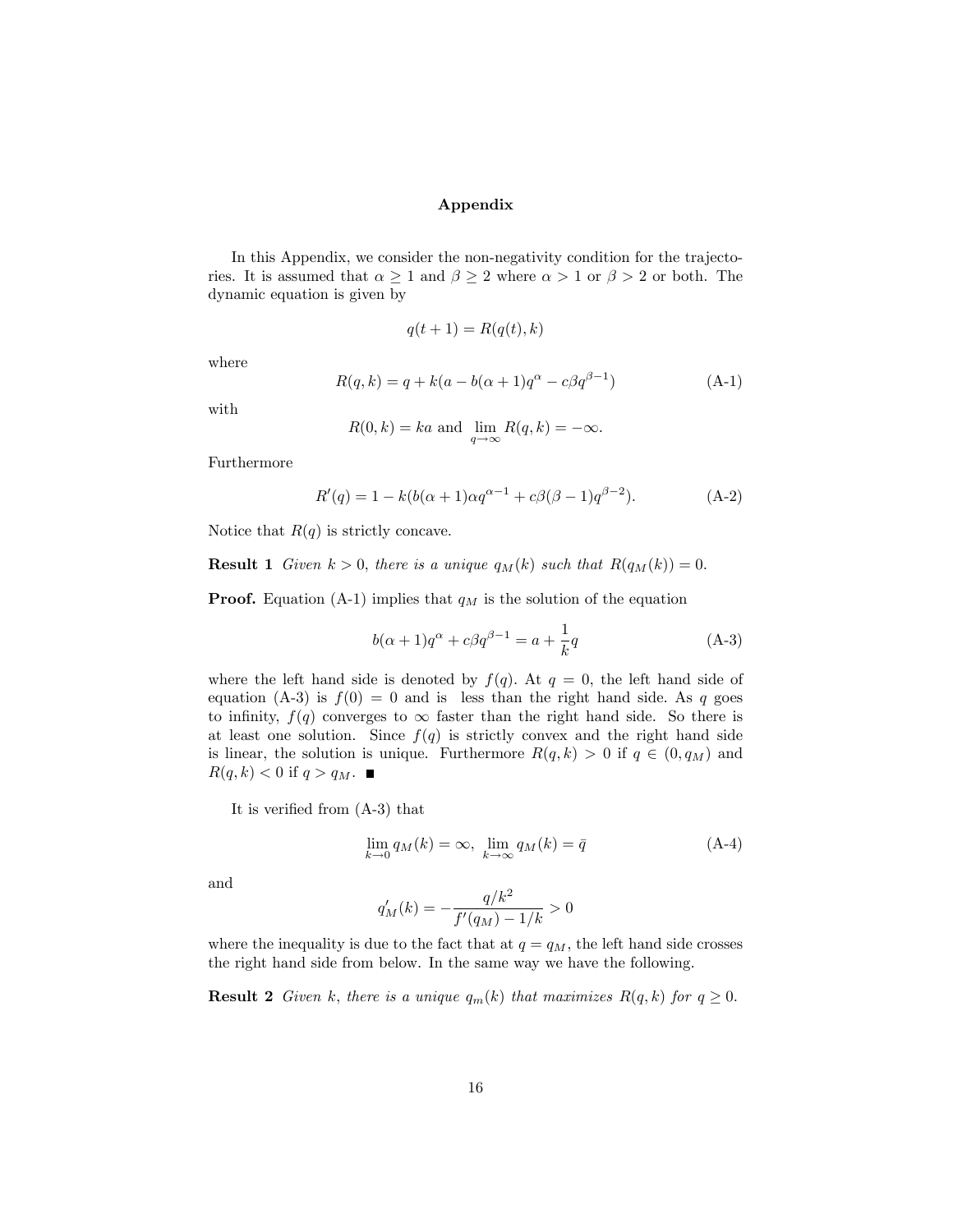Proof. At any interior maximum,

$$
b(\alpha + 1)\alpha q^{\alpha - 1} + c\beta(\beta - 1)q^{\beta - 2} = \frac{1}{k}.
$$
 (A-5)

Let  $g(q)$  denote the left hand side, which strictly increase in q and tends to  $\infty$ as  $q \to \infty$ . Notice that

$$
g(0) = \begin{cases} b(\alpha + 1)\alpha & \text{if } \alpha = 1 \text{ and } \beta > 2, \\ c\beta(\beta - 1) & \text{if } \alpha > 1 \text{ and } \beta = 2, \\ 0 & \text{otherwise.} \end{cases}
$$

If  $g(0) < 1/k$ , then there is a unique solution  $q_m(k)$  of equation (A-5). Furthermore,  $g(q) < 1/k$  as  $q < q_m(k)$  and  $g(q) > 1/k$  as  $q > q_m(k)$ , so  $q_m(k)$  is the unique maximizer. If  $g(0) \geq 1/k$ , then  $g(q) > 1/k$  for all  $q > 0$  implying that  $\partial R(q,k)/\partial q < 0$ , therefore  $q_m(k) = 0$  is the unique maximizer.

Notice that  $q_m(k)$  satisfies the following limit relations:

$$
\lim_{k \to 0} q_m(k) = \infty.
$$

This is clear if  $g(0) < 1/k$  from equation (A-5), which becomes the case if k is sufficiently small. Furthermore

$$
\lim_{k \to \infty} q_m(k) = 0
$$

which is also a simple consequence of equation  $(A-5)$  for interior maximum, otherwise  $q_m(k) = 0$  for large enough values of k. Notice also that  $q_m(k)$  strictly decreases in  $k$  if it is positive and therefore solution of equation  $(A-5)$ .

**Result 3**  $q_M(k) > q_m(k)$  for any  $k > 0$ .

**Proof.** Since  $R(0, k) > 0$  and  $R(q, k) \leq 0$  as  $q \geq q_M$ , the maximizer  $q_m$  has to be less than  $q_M$ , so we have  $q_M(k) > q_m(k)$  for all  $k > 0$ .

If  $g(0) > 0$ , then there is a  $k_1$  such that  $g(0) = 1/k_1$  and if  $k < k_1$ , then  $g(0) < 1/k$ , and if  $k \geq k_1$ , then  $g(0) \geq 1/k$ . So for  $k \geq k_1$ ,  $q_m(k) = 0$  and if  $k < k_1$ , then  $q_m(k)$  is interior. If  $g(0) = 0$ , then  $q_m(k)$  is interior for all  $k > 0$ , so we may select  $k_1 = \infty$  in this case.

**Result 4**  $R(q_m(k), k)$  takes a U-shaped profile with respect to k and the  $q_m(k)$ curve passes through its minimum point.

**Proof.** Assume  $k < k_1$ , then  $q_m(k)$  is interior. Differentiating  $R(q_m(k), k)$  with respect to  $k$  gives

$$
\frac{dR}{dk} = \left. \frac{\partial R}{\partial q} \right|_{q=q_m} \frac{dq_m}{dk} + \left. \frac{\partial R}{\partial k} \right|_{q=q_m}
$$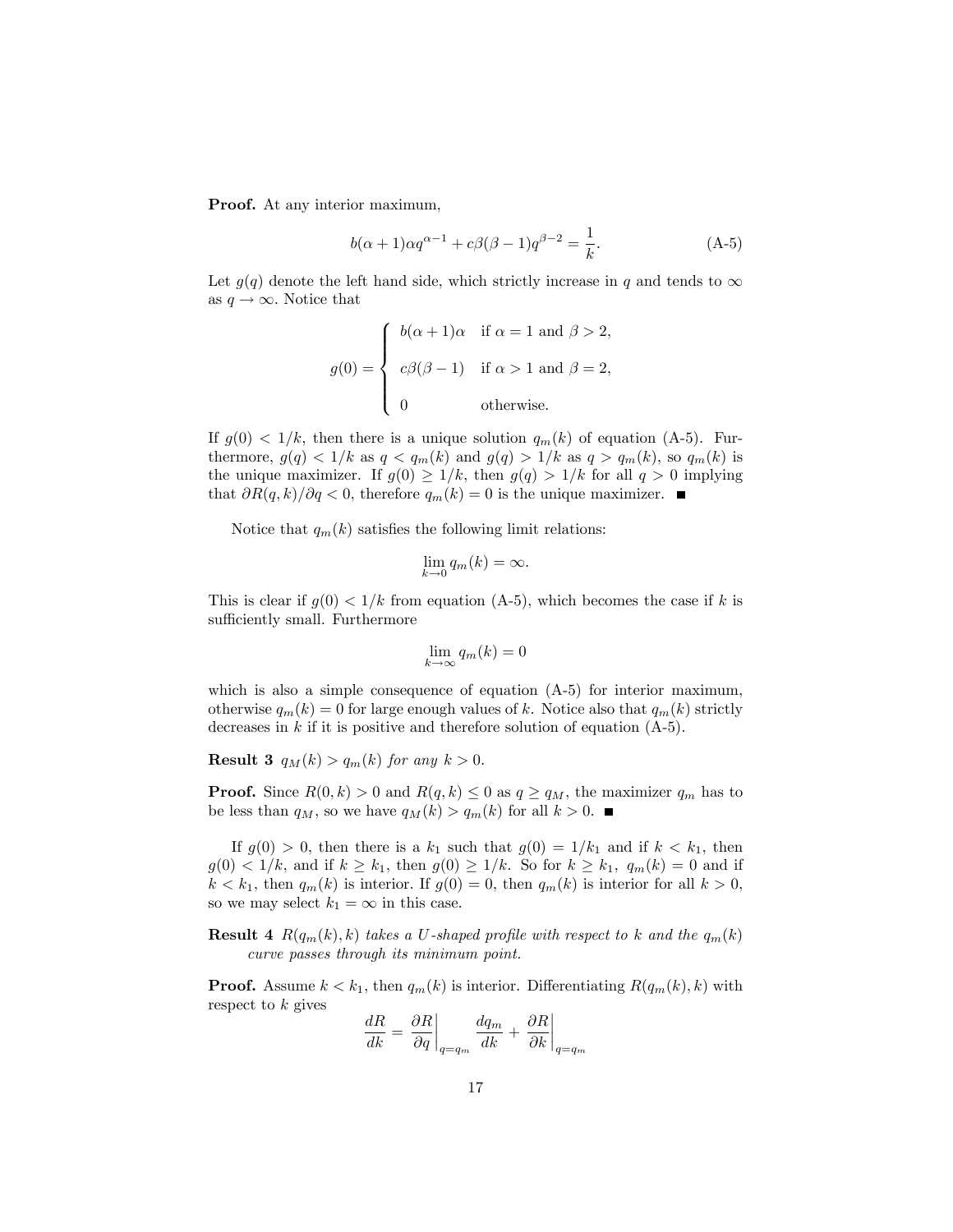where the first term on the right hand side is zero at  $q = q_m$ . So

$$
\frac{dR}{dk} = a - b(\alpha + 1) (q_m(k))^{\alpha} - c\beta (q_m(k))^{\beta - 1}
$$

$$
= \frac{1}{k} (R(q_m(k)) - q_m(k))
$$

where equation (A-1) evaluated at  $q = q_m(k)$  is used at the second step. The profit maximizing output  $\bar{q}$  is determined by  $f(\bar{q}) = a$  and independent from k. Since  $q_m(k)$  is strictly decreasing in k while positive,  $\lim_{k\to 0} q_m(k) = \infty$  and  $\lim_{k\to\infty} q_m(k) = 0$ , there is a unique threshold value  $\bar{k}$  such that  $q_m(\bar{k}) = \bar{q}$ . In consequence, since  $q_m(k) > \bar{q}$  for  $k < \bar{k}$ , we have  $R(q_m(k), k) < q_m(k)$  that then leads to  $dR/dk < 0$ . In the same way, since  $q_m(k) < \bar{q}$  for  $k > \bar{k}$ , we have  $R(q_m(k), k) > q_m(k)$  that then leads to  $dR/dk > 0$ . Therefore the  $R(q_m(k), k)$ curve takes the U-shaped profile for  $k < k_1$  and the  $q_m(k)$  curve passes the minimum value.

From Results 1-4, we have the following condition for the non-negativity of the trajectory which is given earlier in Theorem 2.

**Result 5** There is a positive  $k^N$  such that  $R(q_m(k^N), k^N) = q_M(k^N)$  and the non-negativity condition

$$
R(q_m(k),k) \le q_M(k)
$$

holds for  $k \leq k^N$ .

**Proof.** For  $k < \bar{k}$ ,

$$
R(q_m(k),k) < q_m(k) < q_M(k).
$$

For  $k > \overline{k}$ ,  $R(q_m(k), k)$  is increasing in k and converges to  $\infty$  as  $k \to \infty$  while  $q_M(k)$  is decreasing. Thus there is a unique  $k^N > \overline{k}$  where  $R(q_m(k^N), k^N) =$  $q_M(k^N)$  such that

$$
R(q_m(k), k) \le q_m(k) < q_M(k) \text{ for } k \le \bar{k}
$$
\n
$$
R(q_m(k), k) < q_M(k) \text{ for } \bar{k} < k < k^N
$$

and

$$
R(q_m(k),k) > q_M(k)
$$
 for  $k > k^N$ .